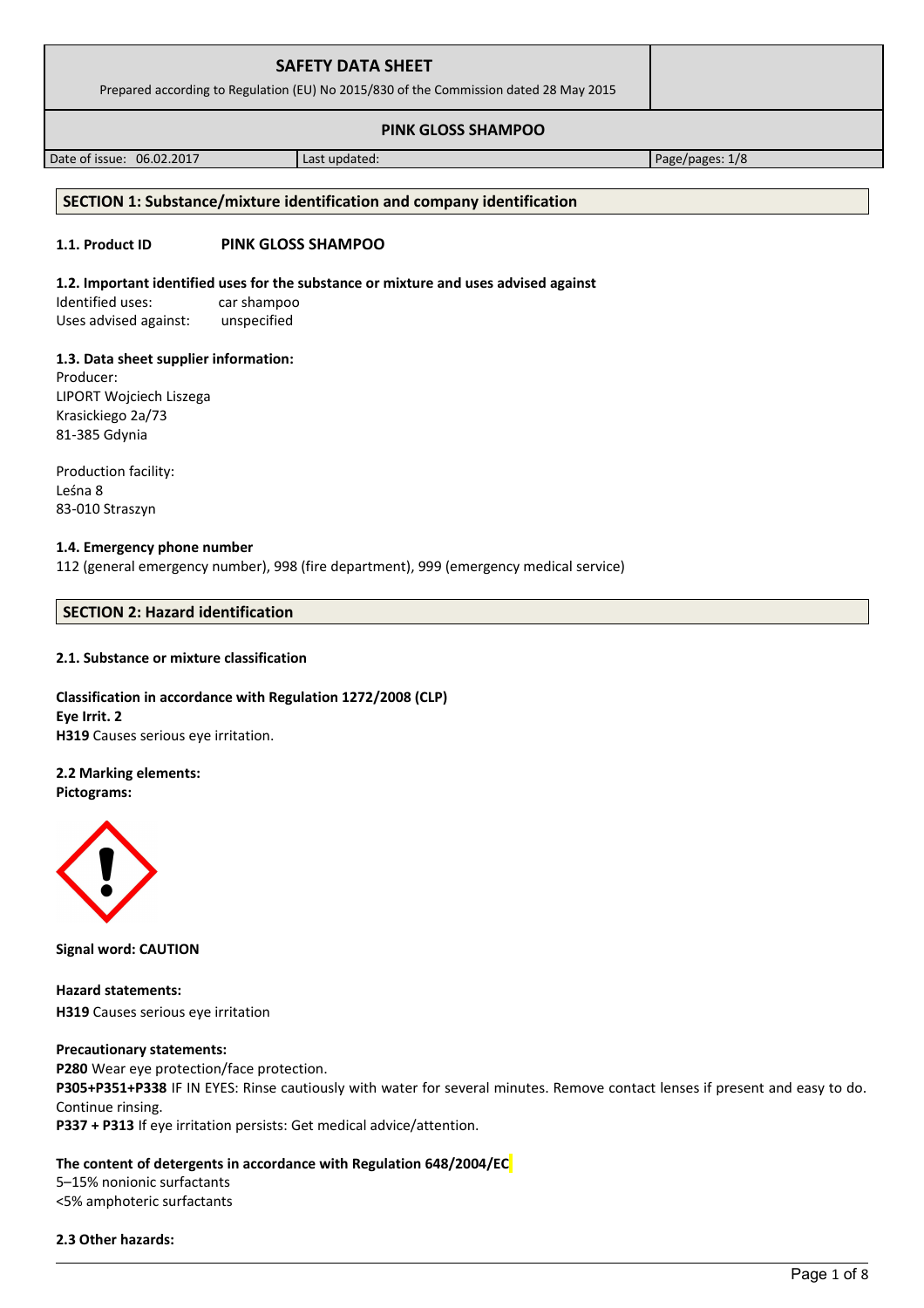| <b>SAFETY DATA SHEET</b><br>Prepared according to Regulation (EU) No 2015/830 of the Commission dated 28 May 2015 |               |                 |
|-------------------------------------------------------------------------------------------------------------------|---------------|-----------------|
|                                                                                                                   |               |                 |
| Date of issue: 06.02.2017                                                                                         | Last updated: | Page/pages: 2/8 |

No information regarding the meeting of PBT or vPvB criteria in accordance with appendix XIII of the REACH regulation. No appropriate research has been carried out on this product.

## **SECTION 3: Composition/component information**

#### **3.1. Substances**

Not applicable

## **3.2. Mixtures**

Dangerous components:

|                                                 |                                                 | <b>CLP classification</b> |                                |  |
|-------------------------------------------------|-------------------------------------------------|---------------------------|--------------------------------|--|
| <b>Product ID</b>                               | Quantity<br><b>Hazard classification</b><br>[%] |                           | <b>Hazard statements codes</b> |  |
| Sodium 2-(2-dodecyloxyethoxy)ethyl              |                                                 |                           |                                |  |
| sulphate                                        |                                                 |                           |                                |  |
| CAS number: 3088-31-1                           |                                                 |                           |                                |  |
| EC number: 221-4160                             | $0 - 5$                                         | Eye Irrit. 2              | H319                           |  |
| Index number: -                                 |                                                 | Skin Irrit. 2             | H315                           |  |
| <b>REACH registration number:</b> the substance |                                                 |                           |                                |  |
| is subject to the transitional period           |                                                 |                           |                                |  |
| regulations                                     |                                                 |                           |                                |  |
| Cocamidopropyl betaine                          |                                                 |                           |                                |  |
| CAS number: 61789-40-0                          |                                                 |                           |                                |  |
| EC number: 263-058-3                            |                                                 |                           |                                |  |
| Index number: -                                 | $0 - 5$                                         | Eye Irrit. 2              | H319                           |  |
| REACH registration number: the substance        |                                                 |                           |                                |  |
| is subject to the transitional period           |                                                 |                           |                                |  |
| regulations                                     |                                                 |                           |                                |  |

The full meaning of hazard statements has been given in section 16

## **SECTION 4: First aid measures**

## **4.1. Description of first aid measures**

## **Routes of exposure:**

Inhalation, ingestion, skin and eye contact.

## **Inhalation:**

Take the affected person out into fresh air. Place in a comfortable position. Ensure peace and protect against heat loss.

Provide medical assistance if necessary.

## **Consumption:**

Rinse mouth with water, drink 2-3 cups of water, consult a doctor. Do not induce vomiting. If unconscious do not give anything by mouth.

Transport the affected person to hospital if necessary. Ensure peace, place in a lying position and protect against heat loss. **Eye contact:**

Remove any contact lenses if possible.

Flush with plenty of lukewarm water for 10–15 minutes with eyelids wide open. Place the upper eyelid on the lower eyelid from time to time. Cover the eyes with a compress.

Provide ophthalmologist assistance if necessary.

## **Skin contact:**

Take off the contaminated clothes and shoes.

Wash the contaminated skin with plenty of water and then with water containing mild soap.

Seek medical attention if skin irritation persists.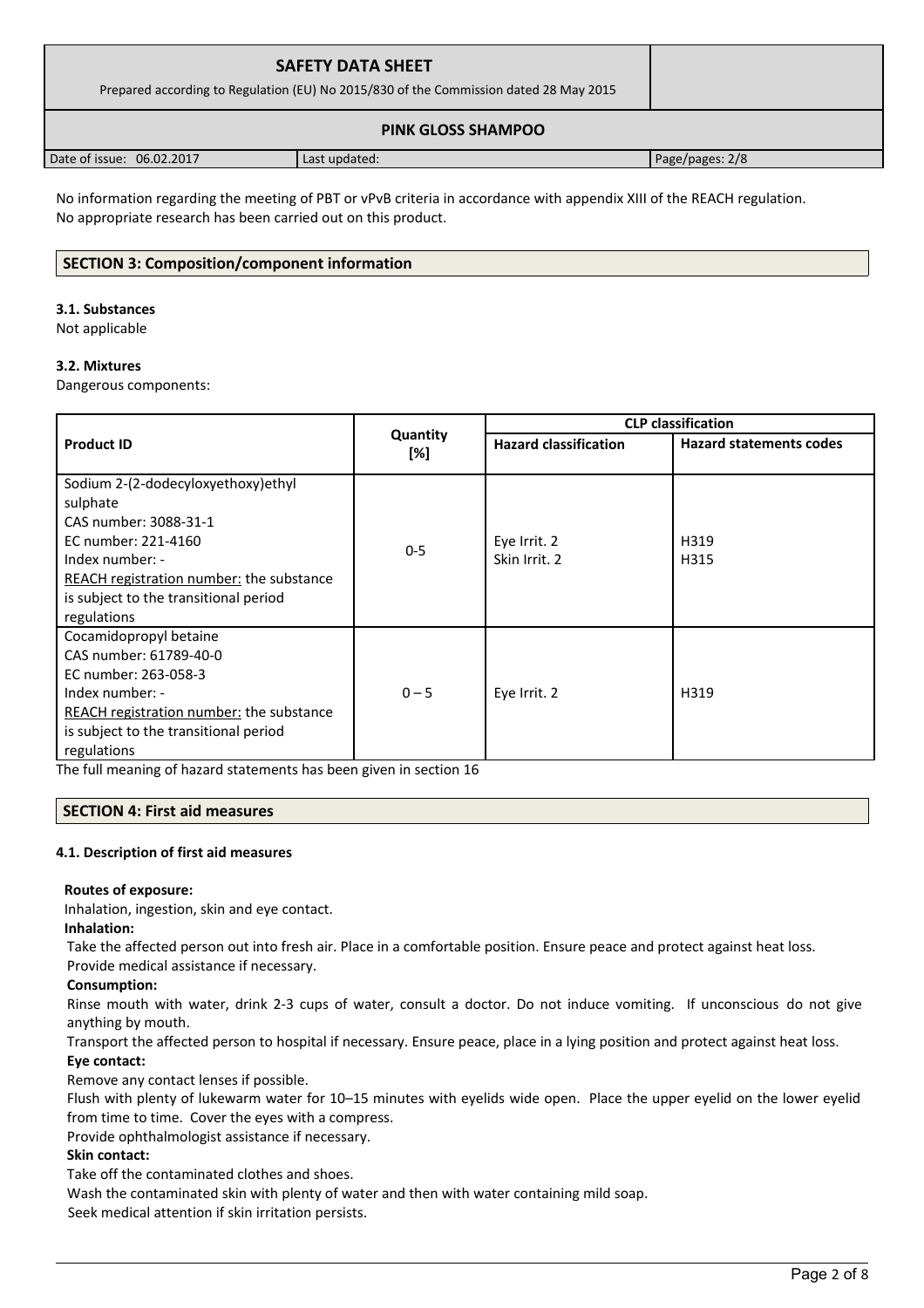| <b>SAFETY DATA SHEET</b><br>Prepared according to Regulation (EU) No 2015/830 of the Commission dated 28 May 2015 |               |                 |
|-------------------------------------------------------------------------------------------------------------------|---------------|-----------------|
|                                                                                                                   |               |                 |
| Date of issue: 06.02.2017                                                                                         | Last updated: | Page/pages: 3/8 |

## **4.2. Most important symptoms and effects, both acute and delayed**

No further data available.

#### **4.3. Indication of any immediate medical attention and special treatment needed**

The course of action is decided on by a medical doctor, based on an examination of the person affected.

## **SECTION 5: Fire emergency procedure**

#### **5.1. Extinguishing agents:**

**Suitable extinguishing agents:** alcohol-resistant foam or dry extinguishing agents, carbon dioxide extinguishers, sand, soil, water aerosol. Choose extinguishing agents based on the conditions of the environment. **Unsuitable extinguishing agents:** High volume water jet.

#### **5.2. Special threats related to the substance or mixture**

In case of fire, high temperatures cause a release of hazardous decomposition products that contain carbon monoxides.

#### **5.3. Information for the fire department**

Spray the containers located in the fire area with water, remove from the hazardous area if possible. In case of a fire in an enclosed environment, use protective clothing and compressed air breathing apparatus. Do not allow the extinguishing agents into ground waters, surface waters, or sewage systems.

## **SECTION 6: Measures regarding accidental release into the environment**

#### **6.1. Individual safety measures, protective equipment and emergency procedures**

For persons other than emergency personnel: notify the appropriate authorities of the emergency. Remove any persons not participating in the containment procedures from the contamination area. For emergency personnel: Ensure proper ventilation, use individual safety measures.

#### **6.2. Environmental safety measures**

Prevent the contamination from spreading into sewage systems and water reservoirs.

## **6.3. Methods of removing and preventing the spread of contamination:**

Prevent the contamination from spreading and attempt removal using absorptive materials (sand, diatomite, universal absorbent), place the contaminated materials in properly marked containers for subsequent utilization in accordance with the mandatory provisions of the law.

#### **6.4. References to other sections**

Product waste disposal – see section 13 of this data sheet. Individual protective measures – see section 8 of this data sheet.

#### **SECTION 7: Storage and use of substances and mixtures**

#### **7.1. Precautions for safe handling**

**Recommendations for handling the mixture** 

Avoid direct contact with the mixture. Avoid inhalation. Prevent from spreading into sewage systems. **Apply general provisions of the industrial work hygiene**  Do not eat, drink or smoke when using the product. Replace the contaminated clothing. Wash hands thoroughly after handling. Wash contaminated clothing before reusing. Wash hands and face before breaks at work.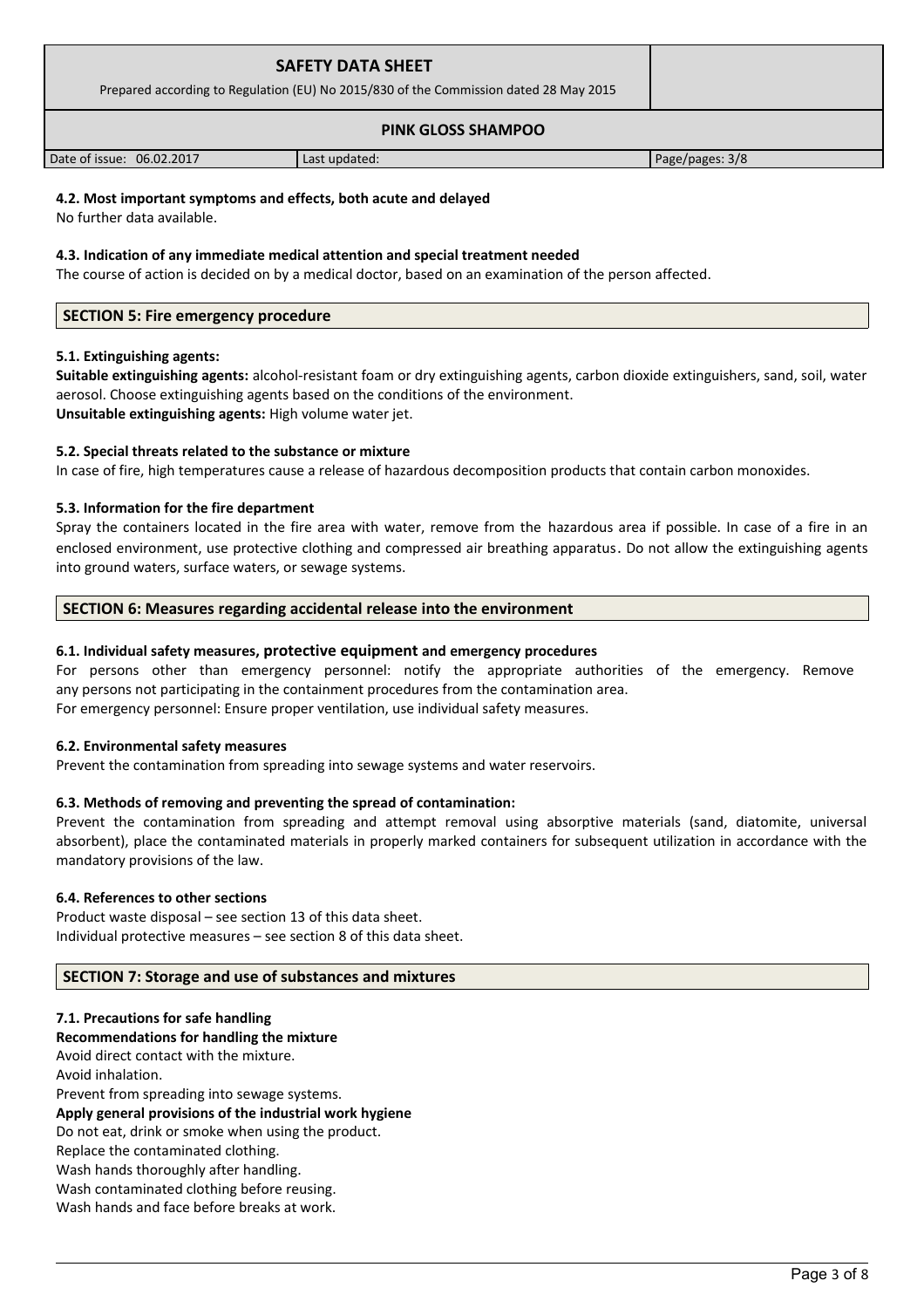| <b>SAFETY DATA SHEET</b><br>Prepared according to Regulation (EU) No 2015/830 of the Commission dated 28 May 2015 |               |                 |  |
|-------------------------------------------------------------------------------------------------------------------|---------------|-----------------|--|
| <b>PINK GLOSS SHAMPOO</b>                                                                                         |               |                 |  |
| Date of issue: 06.02.2017                                                                                         | Last updated: | Page/pages: 4/8 |  |

## **7.2. Safe storage regulations, including any mutual incompatibility information**

Store in a well-ventilated area.

Keep container tightly closed.

Store in a cool place.

Protect from sunlight and sources of heat.

Do not store with food or animal feeding stuffs.

Always use containers made of materials analogous to the original ones.

Open containers should be handled very carefully so as to prevent spillage.

Do not handle until all safety precautions have been read and understood.

## **7.3. Specific end use(s)**

See section 1.2 of this data sheet.

#### **SECTION 8: Exposure controls/individual protective measures**

#### **8.1. Control parameters**

#### **The national highest acceptable concentration values in the work environment**

in accordance with the Notice of the Minister of Labor and Social Policy of 6 June 2014 on the highest acceptable concentration and intensity of factors detrimental to health in the work environment (Dz.U. (Journal of Laws) 2014, item 817).

| <b>NAME OF THE SUBSTANCE</b> | ΙE      | $NDS$ (mg/m3) | <b>NDSCh</b> (mg/m <sup>3</sup> ) | $N$ DSP (mg/m3) |
|------------------------------|---------|---------------|-----------------------------------|-----------------|
| $- - -$                      | $- - -$ | $- - -$       | $- - -$                           | $- - -$         |

## **8.2. Exposure controls**

**Appropriate technical control measures:** Storage rooms and work stations should be adequately ventilated.

## **Appropriate technical control measures**

Storage rooms and work stations should be adequately ventilated.

## **Individual safety measures**



#### **Face and eye protection**

If while using the product splashing may occur – use tight-fitting safety glasses or faceshield screens according to EN 166. **Skin protection** 



## **Hand protection**

Wear protective gloves according to EN 374.

When selecting glove materials, consider their breakthrough time, rates of diffusion and degradation.

The protective gloves should be regularly changed or replaced immediately if damaged (torn, perforated), or when first signs of wear and changes in their appearance occur (color, flexibility, shape).

A protective cream should be applied to all uncovered parts of the body.

## *Body protection*

Use protective workwear.

The selection of individual protection measures must be made taking into account the concentration and quantity of the hazardous substance occurring in the work environment.

#### **Respiratory tract protection**

Not necessary if ventilation is adequate.

**Environment exposure controls**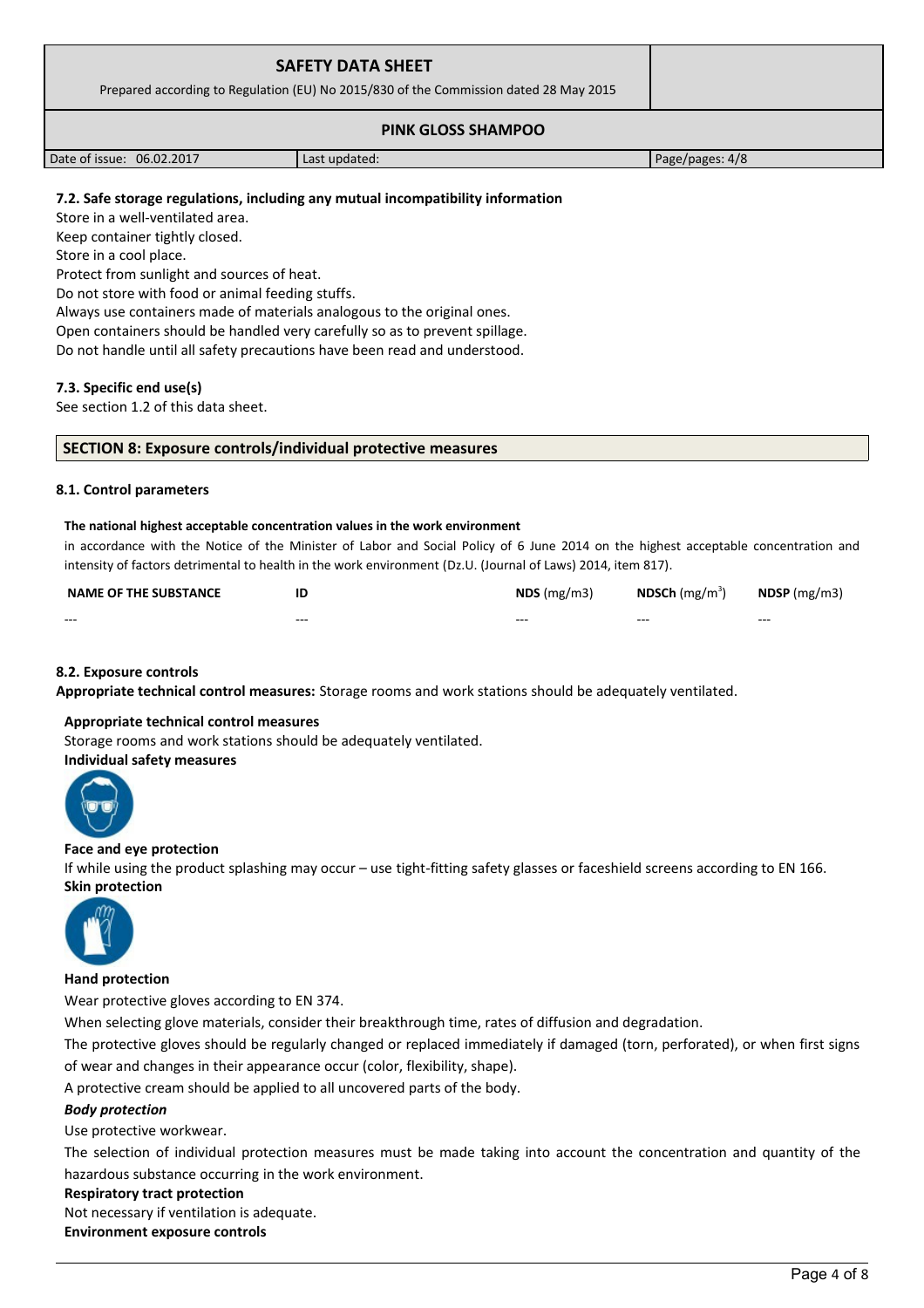| <b>SAFETY DATA SHEET</b><br>Prepared according to Regulation (EU) No 2015/830 of the Commission dated 28 May 2015 |  |  |
|-------------------------------------------------------------------------------------------------------------------|--|--|
|                                                                                                                   |  |  |

| 06.02.2017<br>Date of issue: | Last updated: | 5/8<br>Page/pages: |
|------------------------------|---------------|--------------------|

Do not discharge into sewage systems or ground waters. **General safety and hygiene recommendations** Follow good hygiene practice.

## **SECTION 9: Physical and chemical properties**

## **9.1. Basic physical and chemical property information**

| Appearance:                                   | Under normal conditions: liquid |
|-----------------------------------------------|---------------------------------|
| Color:                                        | Pink                            |
| Odor:                                         | Distinctive for the product     |
| <b>Odor threshold:</b>                        | Unspecified                     |
| pH:                                           | 7.5                             |
| Melting point/freezing point:                 | Unspecified                     |
| Initial boiling point and boiling range:      | $100^{\circ}$ C                 |
| Flash point:                                  | Not applicable                  |
| Flammability (solid, gas):                    | Not applicable                  |
| Upper/lower flammability or explosive limits: | Unspecified                     |
| Vapor pressure:                               | 23 hPa                          |
| Vapor density:                                | Unspecified                     |
| <b>Relative density:</b>                      | 1.023 $g/cm^{3}$                |
| Solubility:                                   | Completely soluble in water     |
| Partition coefficient: n-octanol/water:       | Unspecified                     |
| Auto-ignition temperature:                    | Unspecified                     |
| <b>Decomposition temperature:</b>             | Unspecified                     |
| <b>Viscosity:</b>                             | Unspecified                     |
| <b>Explosive properties:</b>                  | Not applicable                  |
| <b>Oxidizing properties:</b>                  | Not applicable                  |
|                                               |                                 |

## **9.2. Additional information**

No additional analysis results.

## **SECTION 10: Stability and reactivity**

## **10.1. Reactivity**

The mixture is chemically stable under normal conditions.

## **10.2. Chemical stability**

The product is stable when properly used, stored and transported.

# **10.3. Potential for hazardous reactions**

None

## **10.4. Conditions to avoid**

Avoid high temperatures, direct sunlight, hot surfaces and open fire.

## **10.5. Incompatible materials**

None

## **10.6. Hazardous decomposition products**

Do not occur when used in accordance with its purpose.

# **SECTION 11: Toxicological information**

## **11.1. Information regarding toxicological effects**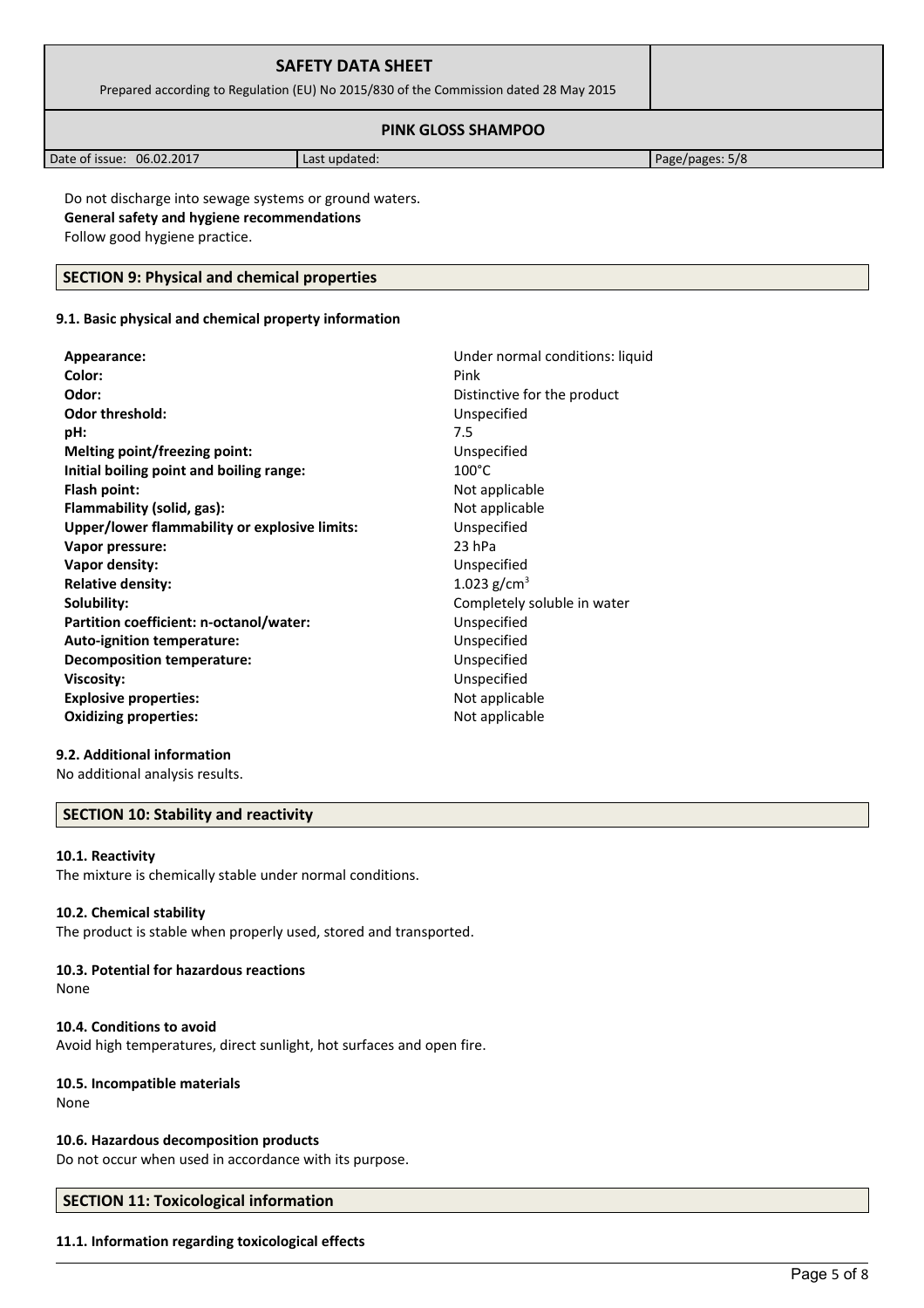| <b>SAFETY DATA SHEET</b><br>Prepared according to Regulation (EU) No 2015/830 of the Commission dated 28 May 2015 |                 |  |
|-------------------------------------------------------------------------------------------------------------------|-----------------|--|
| <b>PINK GLOSS SHAMPOO</b>                                                                                         |                 |  |
| Date of issue: 06.02.2017                                                                                         | Page/pages: 6/8 |  |

**Acute toxicity**

Based on available data, the classification criteria are not met. **Skin corrosion/irritation** Based on available data, the classification criteria are not met.

**Serious eye injury/irritation**

Causes serious eye irritation.

**Allergenic influence on respiratory tract or skin**

Based on available data, the classification criteria are not met. **Mutagenic influence on reproductive cells**

Based on available data, the classification criteria are not met. **Carcinogenicity**

Based on available data, the classification criteria are not met. **Harmful influence on reproductive organs**

Based on available data, the classification criteria are not met.

**Toxic influence on target organs – single exposure**

Based on available data, the classification criteria are not met.

**Toxic influence on target organs – repeated exposure**

Based on available data, the classification criteria are not met.

#### **Hazard caused by aspiration**

Based on available data, the classification criteria are not met.

## **SECTION 12: Environmental information**

# **12.1. Toxicity**

No data

## **12.2. Durability and dissolution potential**

The surfactants contained in the product comply with the biodegradability criteria as laid down in Regulation (EC) 648/2004 on detergents.

**12.3. Bioaccumulation capacity** No data

**12.4. Soil mobility** No data

**12.5. Results of PBT and vPvB properties evaluation** No data

**12.6. Other harmful effects** No data

# **SECTION 13: Waste disposal**

## **13.1. Waste disposal methods**

Empty containers should be transported to an authorized company in order to be reprocessed or recycled.

Do not store with municipal waste.

Do not discharge into sewage systems, surface waters or wastewater.

## **Waste code**

Act of 14 December 2012 on waste (Dz.U. (Journal of Laws) 2013, item 21).

Regulation of the Minister of Environment of 9 September 2014 on the waste catalogue (Dz.U. (Journal of Laws) 2014, item 1923).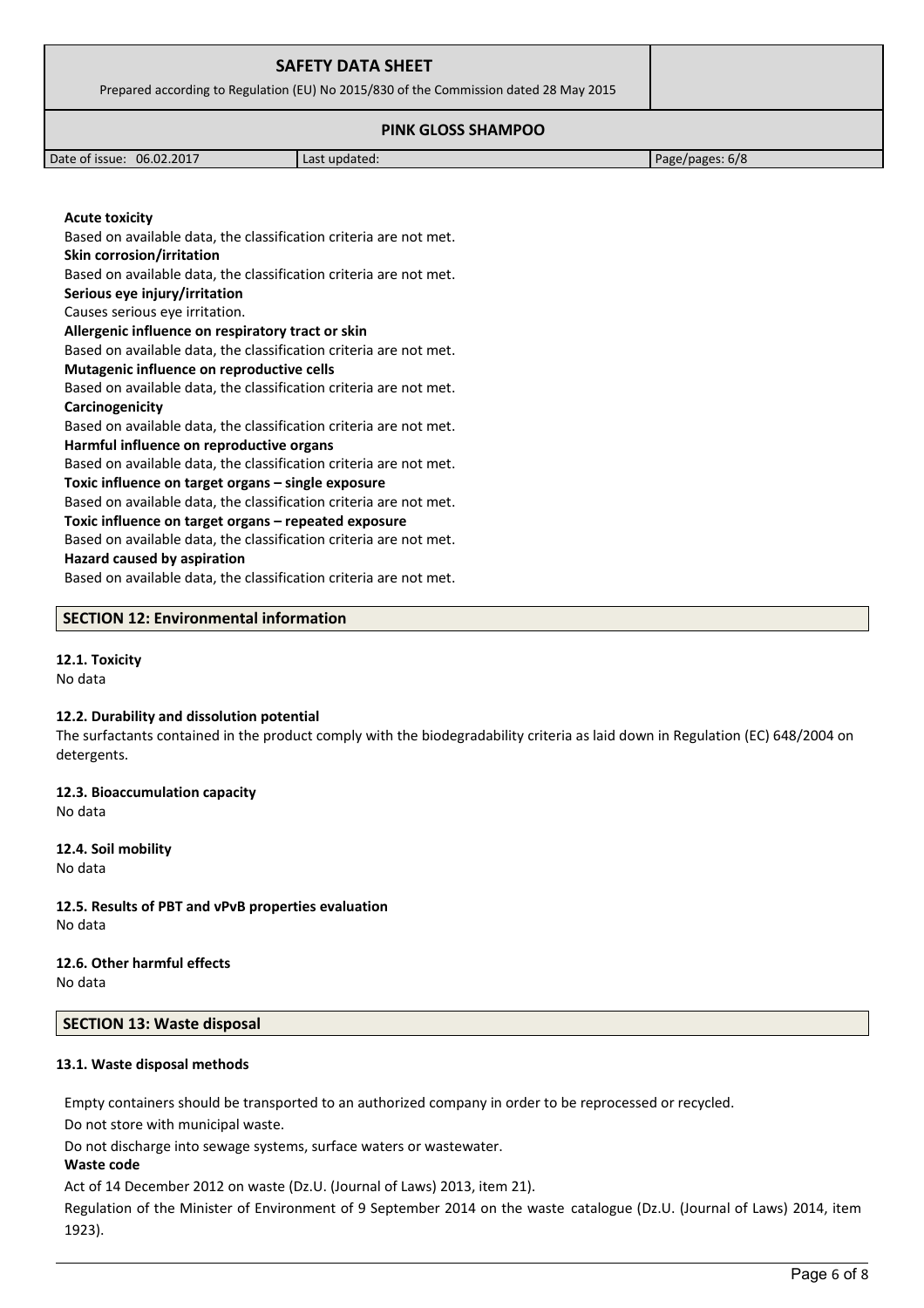| <b>SAFETY DATA SHEET</b><br>Prepared according to Regulation (EU) No 2015/830 of the Commission dated 28 May 2015 |               |                 |  |
|-------------------------------------------------------------------------------------------------------------------|---------------|-----------------|--|
| <b>PINK GLOSS SHAMPOO</b>                                                                                         |               |                 |  |
| Date of issue: 06.02.2017                                                                                         | Last updated: | Page/pages: 7/8 |  |

The waste code must be assigned individually at the location where the waste is produced, depending on the industry in which it is used.

## **SECTION 14: Transport information**

| 14.1.<br>14.2.<br>14.3.          | <b>UN</b> number<br>UN proper shipping name<br>Transport hazard class(es)<br>Warning sticker No.                                                                       | <b>ADR/RID</b><br>---<br>$---$<br>--- | <b>IMGD</b><br>---<br>---<br>---<br>---          | <b>IATA</b><br>---<br>$---$<br>--- |
|----------------------------------|------------------------------------------------------------------------------------------------------------------------------------------------------------------------|---------------------------------------|--------------------------------------------------|------------------------------------|
| 14.4.<br>14.5.<br>14.6.<br>14.7. | Packing group<br>Threat to the environment<br>Special precautions for users<br>Bulk transport in accordance with the MARPOL<br>convention appendix II and the IBC code | $---$<br>---                          | ---<br>$---$<br>Not applicable<br>Not applicable | $---$<br>$---$                     |

## **SECTION 15: Legal information**

# **15.1. Provisions of the law regarding safety and protection of the environment in relation to the substance or mixture This safety data sheet has been drawn up based on the following legal acts:**

- 1. Regulation (EC) No 1907/2006 of the European Parliament and of the Council of 18 December 2006 concerning the Registration, Evaluation, Authorization and Restriction of Chemicals (REACH), establishing a European Chemicals Agency, amending Directive 1999/45/EC and repealing Council Regulation (EEC) No 793/93 and Commission Regulation (EC) No 1488/94 as well as Council Directive 76/769/EEC and Commission Directives 91/155/EEC, 93/67/EEC, 93/105/EC and 2000/21/EC.
- 2. Regulation (EC) No 1272/2008 of the European Parliament and of the Council of 16 December 2008 on classification, labeling and packaging of substances and mixtures, amending and repealing Directives 67/548/EEC and 1999/45/EC, and amending Regulation (EC) No 1907/2006. [ATP1, ATP2, ATP3, ATP4, ATP5, ATP6]
- 3. Commission Regulation (EU) 2015/830 of 28 May 2015 amending Regulation (EC) No 1907/2006 of the European Parliament and of the Council on the Registration, Evaluation, Authorization and Restriction of Chemicals (REACH) as corrected (replaces Regulation EC No 453/2015)
- 4. Act of 25 February 2011 on the chemical substances and their mixtures (DZ.U. (Journal of Laws) No 63, item 322 with amendments).
- 5. Regulation of the Minister of Labor and Social Policy of 6 June 2014 on the maximum permissible concentration and intensity of agents harmful to health in the work environment (Dz.U. (Journal of Laws) item 817).
- 6. Act of 14 December 2012 on waste (Dz.U. (Journal of Laws) 2013, item 21).
- 7. Regulation of the Minister of Environment of 9 September 2014 on the waste catalogue (Dz.U. (Journal of Laws) 2014, item 1923).
- 8. Classification of dangerous goods according to the European Agreement concerning the International Carriage of Dangerous Goods by Road (ADR).
- 9. Regulation of the Minister of Labor and Social Policy of 26 September 1997 on general provisions of occupational safety and health (Dz.U. (Journal of Laws) 2003 No 169, item 1650 with amendments).
- 10. Regulation of the Minister of Health of 30 December 2004 on occupational health and safety related to the presence of chemical agents in the workplace (Dz.U. (Journal of Laws) 2005 No 11, item 86 with amendments). Regulation of the Minister of Economy of 21 December 2005 on essential requirements for personal protection (Dz.U. (Journal of Laws) No 259, item 2173).

## **15.2. Chemical safety evaluation**

No chemical safety evaluation for the mixture.

**SECTION 16: Additional information**